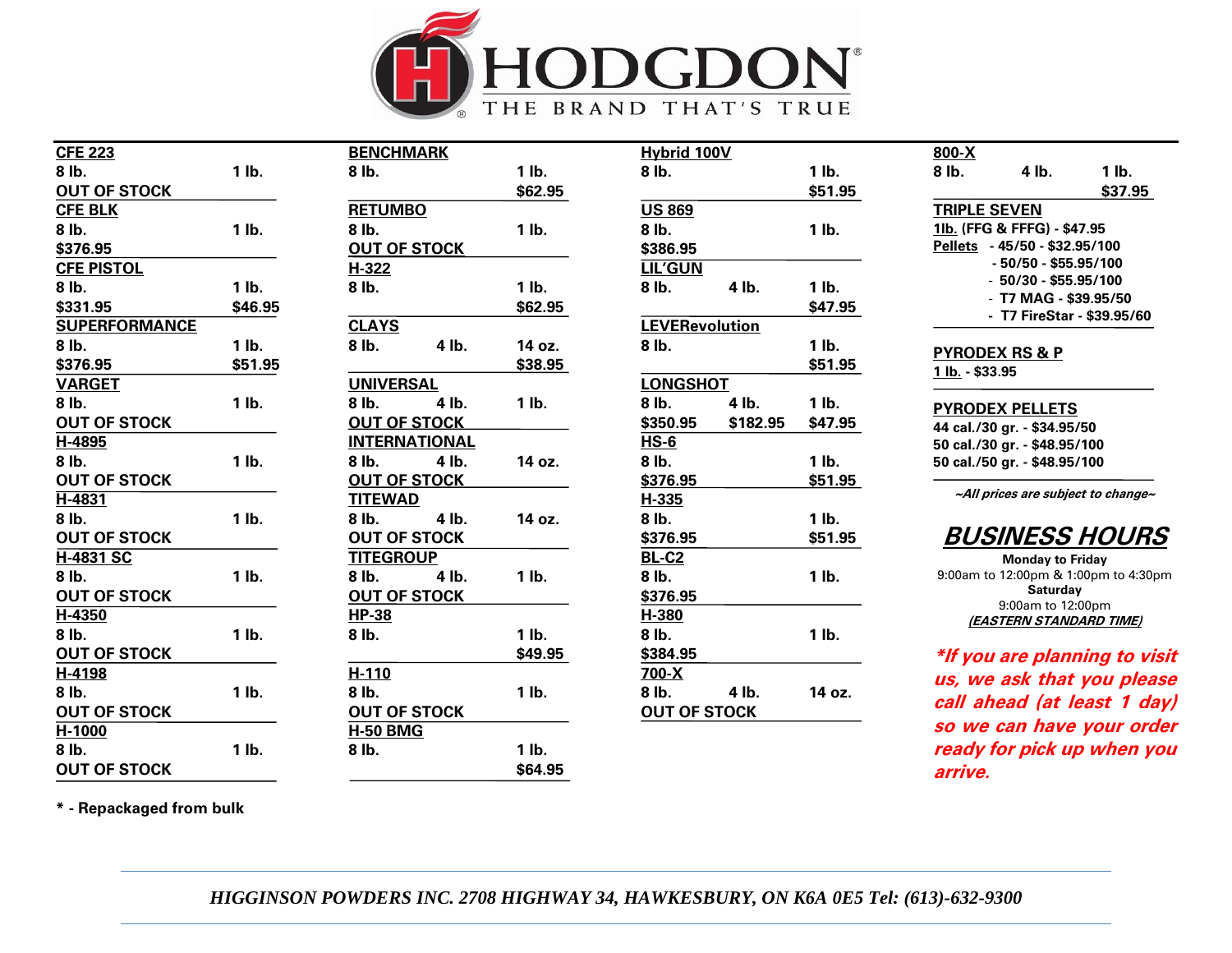



| <b>IMR 3031</b>     |         |
|---------------------|---------|
| 8 lb.               | 1 lb.   |
| <b>OUT OF STOCK</b> |         |
| <b>IMR 4895</b>     |         |
| 8 lb.               | 1 lb.   |
|                     | \$56.95 |
| <b>IMR 4064</b>     |         |
| 8 lb.               | 1 lb.   |
|                     | \$56.95 |
| <b>IMR 4350</b>     |         |
| 8 lb.               | 1 lb.   |
| <b>OUT OF STOCK</b> |         |
| IMR 4831            |         |
| 8 lb.               | 1 lb.   |
|                     | \$56.95 |
| <b>IMR 7828 SSC</b> |         |
| 8 lb.               | 1 lb.   |
| <b>OUT OF STOCK</b> |         |
| <b>IMR 4198</b>     |         |
| 8 lb.               | 1 lb.   |
| \$429.95            | \$59.95 |
| <b>IMR 4227</b>     |         |
| 8 lb.               | 1 lb.   |
| <b>OUT OF STOCK</b> |         |
|                     |         |

| <b>IMR 4166</b>     |         |
|---------------------|---------|
| 8 lb.               | 1 lb.   |
| <b>OUT OF STOCK</b> |         |
| IMR 4451            |         |
| 8 lb.               | 1 lb.   |
| <b>OUT OF STOCK</b> |         |
| <b>IMR 4955</b>     |         |
| 8 lb.               | 1 lb.   |
| \$439.95            | \$61.95 |
| <b>IMR 7977</b>     |         |
| 8 lb.               | 1 lb.   |
| <b>OUT OF STOCK</b> |         |
| <b>IMR 8133</b>     |         |
| 8 lb.               | 1 lb.   |
| <b>OUT OF STOCK</b> |         |
| <u>IMR 8208 XBR</u> |         |
| 8 lb.               | 1 lb.   |
|                     | \$59.95 |
| <b>TRAIL BOSS</b>   |         |
| 2 lb.               | 9 oz.   |
| <b>OUT OF STOCK</b> |         |
| <b>WHITE HOTS</b>   |         |
|                     |         |

| STABALL 6.5           |           |         |  |  |
|-----------------------|-----------|---------|--|--|
| 8 lb.                 | 1 lb.     |         |  |  |
| <b>OUT OF STOCK</b>   |           |         |  |  |
| $W-572$               |           |         |  |  |
| $8 lb.*$              | 4 lb. $*$ | 1 lb.   |  |  |
| \$349.95              | \$181.95  | \$49.95 |  |  |
| W-231                 |           |         |  |  |
| 8 lb.                 | 4 lb.     | 1 lb.   |  |  |
|                       | \$184.95  |         |  |  |
| W-296                 |           |         |  |  |
| 8 lb.                 | 4 lb.     | 1 lb.   |  |  |
| <b>OUT OF STOCK</b>   |           |         |  |  |
| <b>SUPER HANDICAP</b> |           |         |  |  |
| 8 lb.                 |           | 1 lb.   |  |  |
| <b>OUT OF STOCK</b>   |           |         |  |  |
| <b>WSE</b>            |           |         |  |  |
| 8 lb.                 | 4 lb.     | 1 lb.   |  |  |
|                       |           | \$47.95 |  |  |

| WST                  |         |
|----------------------|---------|
| 8 lb.<br>4 lb.       | 1 lb.   |
| <b>OUT OF STOCK</b>  |         |
| W-748                |         |
| 8 lb.                | 1 lb.   |
| \$384.95             | \$52.95 |
| <b>AUTO COMP</b>     |         |
| 8 lb.                | 1 lb.   |
| <b>OUT OF STOCK</b>  |         |
| <b>W-760</b>         |         |
| 8 lb.                | 1 lb.   |
| <b>OUT OF STOCK</b>  |         |
| <b>WIN CLEAN 244</b> |         |
|                      | 1 lb.   |
|                      | \$47.95 |
|                      |         |

**\* - Repackaged from bulk**

**\*If you are planning to visit us, we ask that you please call ahead (at least 1 day) so we can have your order ready for pick up when you arrive.**

**~All prices are subject to change~**

**\$44.95/72 pellets**



**Monday to Friday** 9:00am to 12:00pm & 1:00pm to 4:30pm **Saturday** 9:00am to 12:00pm **(EASTERN STANDARD TIME)**







*HIGGINSON POWDERS INC. 2708 HIGHWAY 34, HAWKESBURY, ON K6A 0E5 Tel: (613)-632-9300*